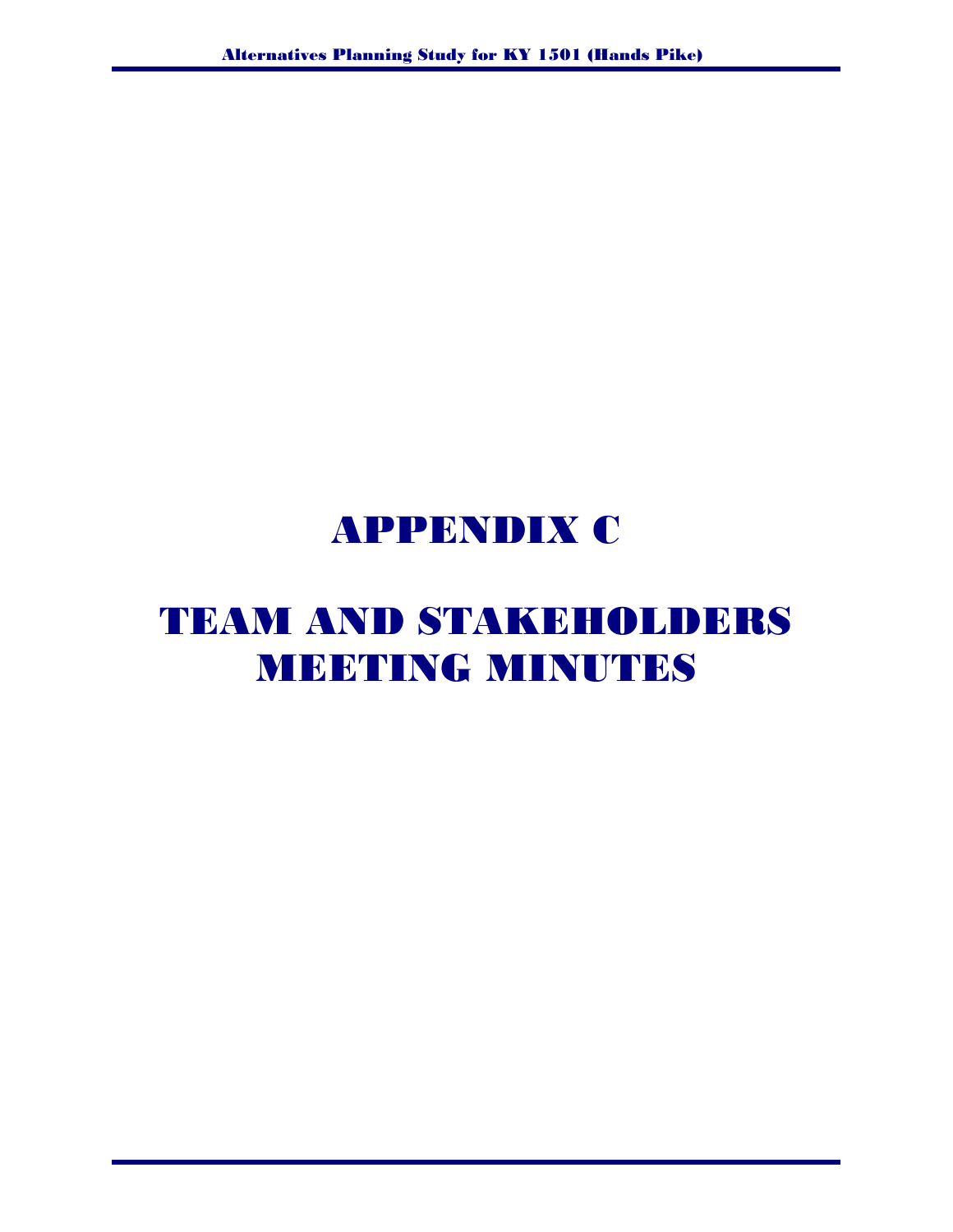

**Engineering** 

Construction

# **MEETING MINUTES**

| Project:             | KY 1501/Hands Pike, Kenton County<br>Item No: 6-8307.00 |
|----------------------|---------------------------------------------------------|
| Purpose:             | Local Officials Meeting #1                              |
| Place:               | District-6, Covington, Kentucky                         |
| <b>Meeting Date:</b> | October 3, 2007, 1:30 PM                                |
| <b>Prepared By:</b>  | Tom H. Springer                                         |
| In Attendance:       |                                                         |
|                      |                                                         |

| Tom Schomaker      | KYTC, District 6 Executive Director |
|--------------------|-------------------------------------|
| Lt. Ron Wilson     | City of Taylor Mill Police          |
| Tom Logan          | City of Covington                   |
| Charles Meyer      | Kenton County Public Works          |
| Joe Murphy         | Kenton County Public Works          |
| Jim Wilson         | KYTC, Division of Planning          |
| Mike Bezold        | KYTC, District 6, Planning          |
| Rob Hans           | KYTC, District 6, Planning          |
| Tony Blau          | KYTC, District 6, Utilities         |
| Albert Zimmerman   | Qk4                                 |
| <b>Bruce Siria</b> | Qk4                                 |
| Tom Springer       | Qk4                                 |

The project is an Alternatives Study of KY 1501/Hands Pike in Kenton County between KY 17 and KY 16. The objective of the meeting was to initiate the planning project, review existing conditions, and discuss the project with local officials to solicit their input regarding project issues.

Following a welcoming and introductions by Mike Bezold, Tom Springer facilitated the meeting by first describing the handouts, which included an agenda, a USGS map, an aerial photograph, a 3D map, H.I.S. data, crash data, the scope of work, and the public involvement plan.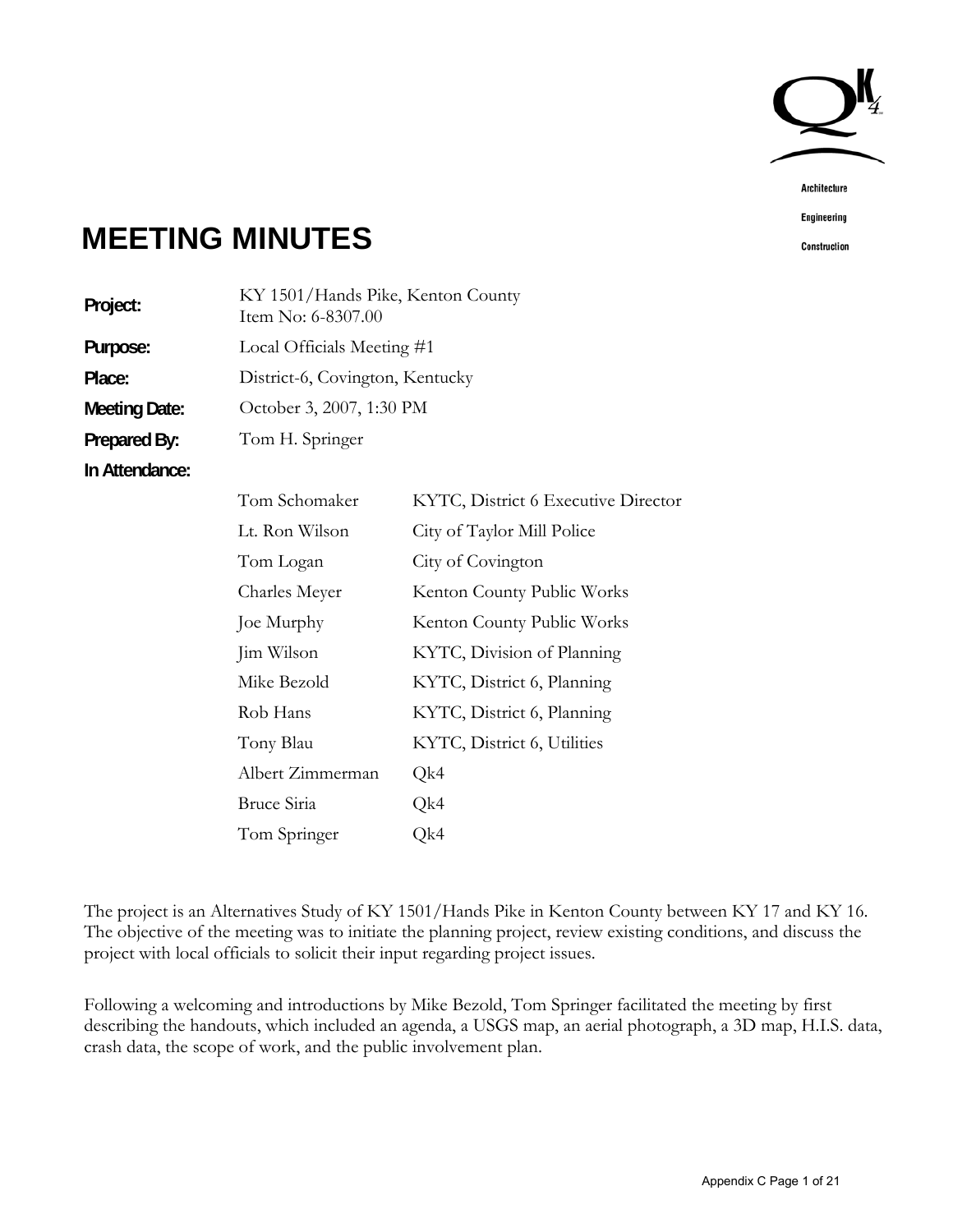KY 1501/Hands Pike Alternatives Planning Study October 3, 2007 Local Officials Meeting Minutes Page 2 of 3

The PowerPoint presentation included a map of the study area, an overview of the scope of work, the project schedule, a photo tour of the study area, a review of the H.I.S. data, the Environmental Overview, a summary of the preliminary project goals identified at the morning meeting of the Cabinet's project team, a broad overview of possible alternative concepts, and next steps in the planning process. Key points noted were the high traffic volumes in the western section of the corridor, which are over 10,000 ADT, and the entire corridor has a high critical rate factor, ranging from 1.15 to 2.77.

The majority of the meeting focused around the identification of project goals, alternative concepts to be considered, and the concerns of local officials.

### Project Goals

For the preliminary project goals, the Project Team, in its morning meeting, had identified the following:

- Improve safety conditions of KY-1501
- Improve access for local traffic

It was discussed, but decided not to be goal of the project, to provide an east-west connector for regional cut through traffic between KY 16 and KY 17. Instead, the goal to improve access for local traffic was selected. The Local Officials concurred with these project goals.

### Alternative Concepts

Alternative concepts were discussed throughout the meeting. Following are items that had been mentioned in the morning project team meeting that could be considered as part of this study:

- Improved cross drains on the Hands Pike Hill to address runoff, which results in a frozen surface in the winter
- Cutting back hills and vegetation to improve sight distance and ability to read warning signs
- Two-lane spot improvements that would correct a small horizontal or vertical deficiency and tie back into the existing road as soon as possible
- Traffic calming concepts, such as roundabouts
- Extension of turning lanes into subdivisions
- An ultimate three-lane section from the top of Hands Pike Hill (at Crystal Lake Drive) east to KY 16 with a 35-MPH design speed. This could be divided into two sections at Otter Court.
- Striped bicycle lanes and sidewalks from the top of Hands Pike Hill east to KY 16. (KY 16 will have bicycle facilities.)
- For Hands Pike Hill, an ultimate two-lane section from the top of Crystal Lake Drive west to KY 17 with a 45-MPH design speed. Various new alternative route locations should be considered for this section.
- An interim spot improvement to correct a reverse curve just west of Crystal Lake Drive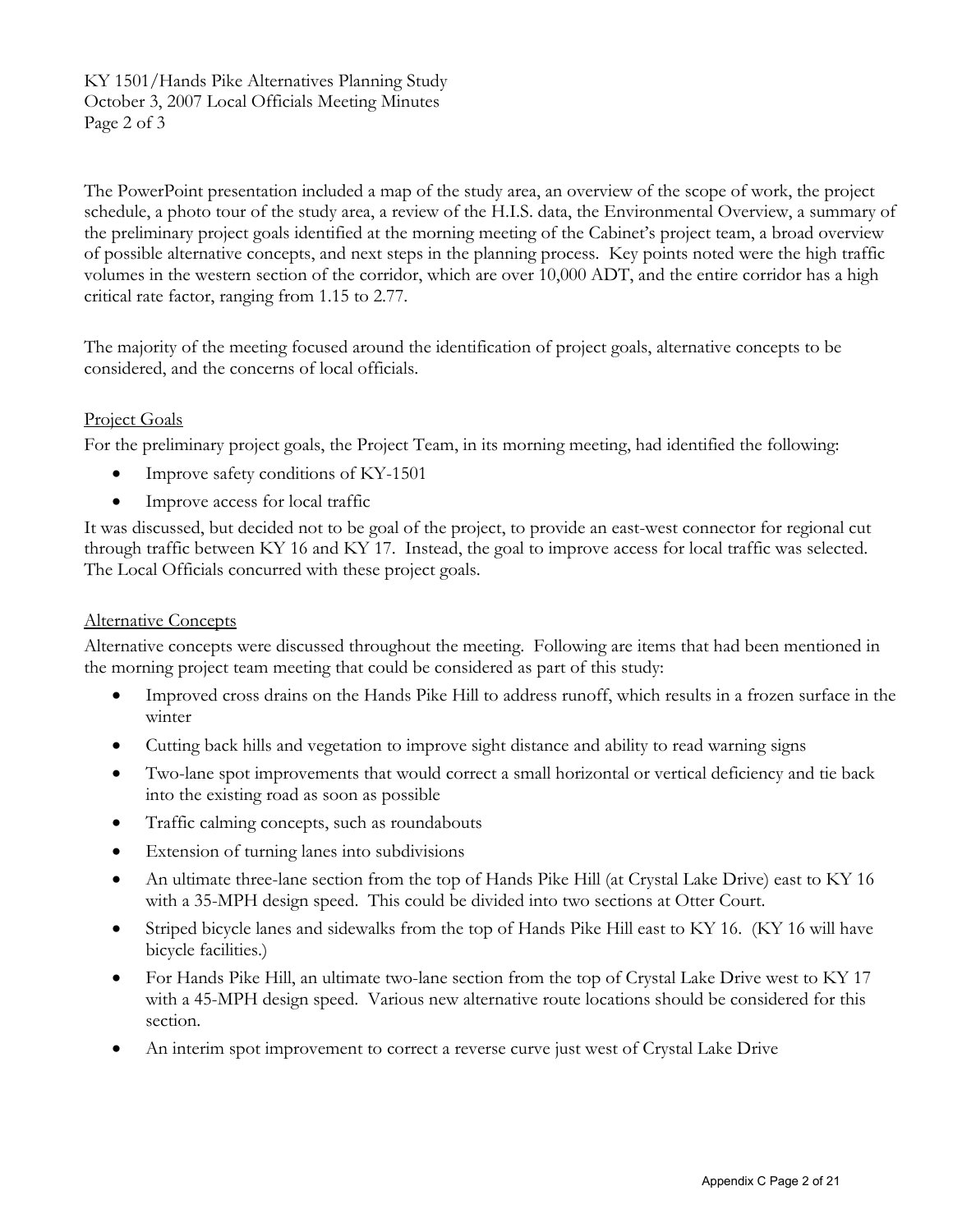KY 1501/Hands Pike Alternatives Planning Study October 3, 2007 Local Officials Meeting Minutes Page 3 of 3

#### Issues Raised by Local Officials

The following issues were of particular concern to local officials:

- Traffic volumes may be higher than what was shown. Rob Hans confirmed that information shown matched KYTC count data, although it was noted that there was only one count station between KY 17 and Tripoli Lane/Tamarack Drive (though that one station is located between Wayman Branch Road and KY 17 and hence should reflect the highest volumes on that segment).
- KY 1501 is perceived to be used as a "cut-through" for traffic northbound on KY 16 destined for westbound I-275 (and one attendee confirmed his own usage in this manner); future construction on KY 16 between KY 1501 and I-275 is forecast to increase use of KY 1501 as a "cut-through" route.
- It was suggested that spot improvements on the hill west of Crystal Lake Drive would be difficult since this problem area is a mile-long segment rather than a spot.
- That segment between Crystal Lake Drive and KY 17 appears to be the priority issue for local officials.
- Concern was expressed about the safety aspect of providing bicycle lanes, particularly west of Crystal Lake Drive. It was stated that there should be fewer safety problems from Crystal Lake Drive east to KY 16.
- The provision of sidewalks is important.

# **End of Minutes**

cc: attendants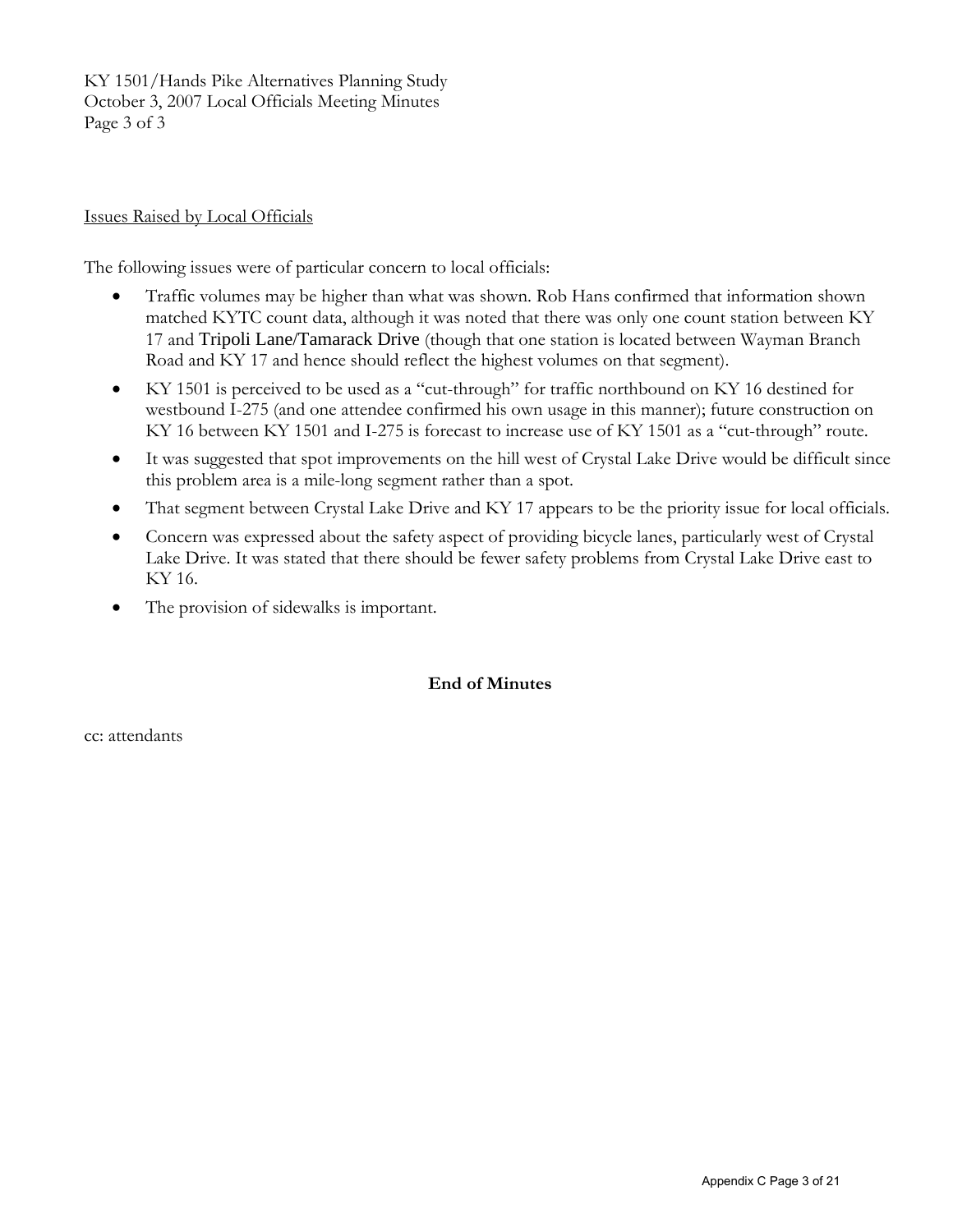

Engineering

Construction

# **MEETING MINUTES**

| Project:             | KY 1501/Hands Pike, Kenton County<br>Item No: 6-8307.00 |
|----------------------|---------------------------------------------------------|
| Purpose:             | Local Officials Meeting #2                              |
| Place:               | District-6, Covington, Kentucky                         |
| <b>Meeting Date:</b> | April 29, 2008                                          |
| <b>Prepared By:</b>  | <b>Bruce Siria</b>                                      |
| In Attendance:       |                                                         |

| Jim Wilson         | KYTC, Division of Planning                  |
|--------------------|---------------------------------------------|
| Mike Bezold        | KYTC, District 6, Planning                  |
| Rob Hans           | KYTC, District 6, Planning                  |
| Tony Blau          | KYTC, District 6, Utilities                 |
| Keith Logsdon      | Northern Kentucky Area Planning Commission  |
| Caitlin Douglas    | Northern Kentucky Area Development District |
| <b>Jill Bailey</b> | City of Taylor Mill                         |
| <b>Bob Haake</b>   | City of Taylor Mill                         |
| Mark Kreimborg     | City of Taylor Mill                         |
| Tom Logan          | City of Covington                           |
| Suzann Gettys      | City of Covington                           |
| Albert Zimmerman   | Qk4                                         |
| Tom Springer       | Qk4                                         |
| Steve Kurowsky     | Qk4                                         |
| Bruce Siria        | Qk4                                         |

The project is an Alternatives Study of KY 1501/Hands Pike in Kenton County between KY 17 and KY 16. The objective of the meeting was to review the status of the study and present the preferred alternative(s) and priorities identified by KYTC at the morning project team meeting.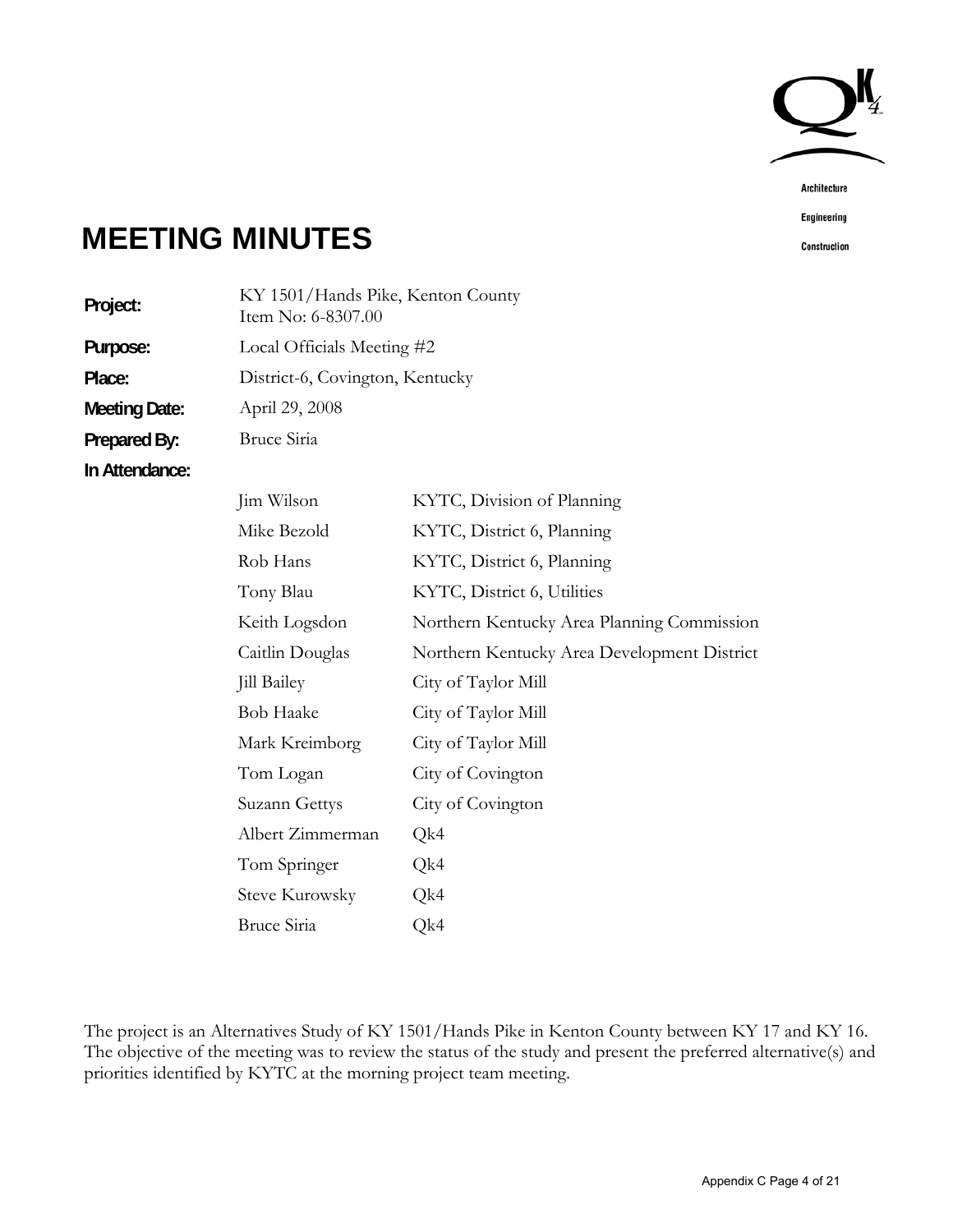KY 1501/Hands Pike Alternatives Planning Study April 29, 2008 Local Officials Meeting Minutes Page 2 of 4

Following introductions, Tom Springer facilitated the meeting using handouts and a PowerPoint presentation which reviewed corridor segments, alternative options, comments received at the public meeting, and KYTC preferences and priorities. Because of little overlap between attendees at this meeting and the previous local officials meeting in October, 2007, Mr. Springer provided additional project background information beyond what was included in the presentation materials.

Respondents to the survey form distributed at the public meeting held in February, 2008 felt Section One (defined below) had the most important improvement need. Within that section, respondents felt the Hands Pike Hill spot improvements were the preferred improvements.

The discussion then moved to the alternate analysis sections.

#### Section One: From KY 17 (MP 0.0) to near Crystal Lake Drive (MP 0.91) (Hands Pike Hill)

Two short-term and six long-term improvement options were reviewed:

- Short-Term Options:
	- o Hands Pike Hill Spot Improvements #1: \$4.5 million
	- o Hands Pike Hill Spot Improvements #2: \$0.5 million
- Long-Term Options
	- o Alternate 1.0 (Upgrade Existing Hands Pike): \$5 million
	- o Alternate 1.1 (New Corridor from KY 17 @ Madison Pike to existing Hands Pike near MP 0.65): \$5 million
	- o Alternate 1.2 (New Corridor from KY 17 @ Madison Pike to existing Hands Pike near MP 0.95): \$8 million
	- o Alternate 1.3 (New Corridor from KY 17 approximately 0.75 miles south of current KY 17/Hands Pike junction to existing Hands Pike near Crystal Lake Drive. This alternate would have a vertical grade of less than 5%, or about one-half of each of the other long-term options): \$16 million
	- o Alternate 1.4 (Partial new corridor east of existing Hands Pike from approximately MP 0.4 to approximately MP 0.9.): \$21 million
	- o Alternate 1.5 (Partial new construction south and west of existing Hands Pike from near existing Hands Pike junction with KY 3035 to approximately MP 0.9.): \$8 million

KYTC prefers that Spot Improvement #2 be constructed as soon as possible, and that full improvements in Section 1 be constructed ultimately. Both Alternate 1.0 and 1.1 will be carried to Design phase of project development where a final decision would be made; six-foot wide paved shoulders are to be included in this rural cross-section as a provision for bicyclists.

#### Section Two: From Near Crystal Lake Drive (MP 0.91) to Near Otter Court (MP 1.47)

A three-lane urban section (curb and gutter) was considered based on a planning assumption that the roadway centerline would remain as is (actual centerline alignment was assessed to be a design detail that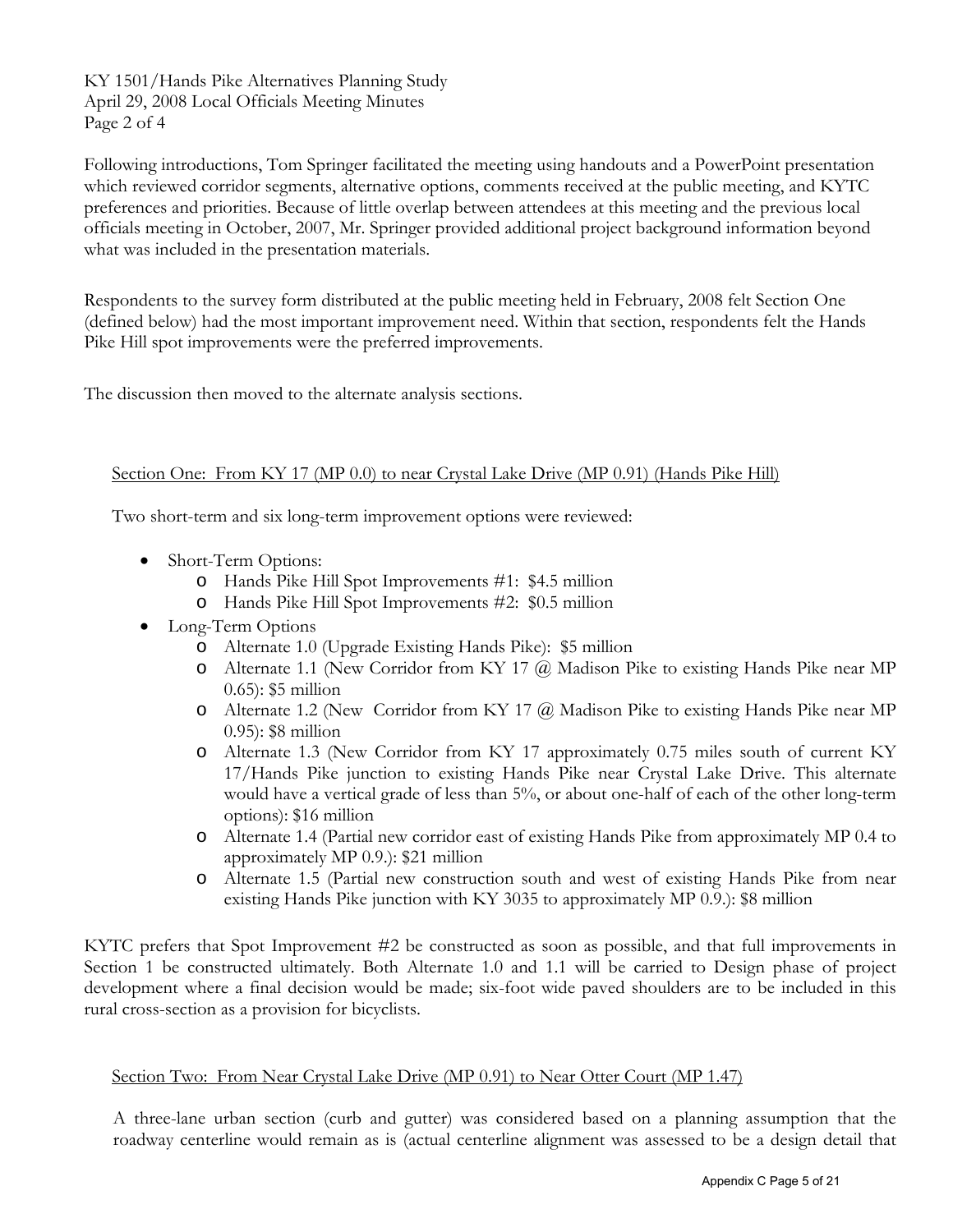KY 1501/Hands Pike Alternatives Planning Study April 29, 2008 Local Officials Meeting Minutes Page 3 of 4

could be better addressed in subsequent project development phases). More than 60% of survey respondents favored this approach. Nearly ¾ of these same respondents favored elevating the sag curve between MP 1.2 and 1.3. Almost two in three respondents preferred sidewalks on each side, but less than 43% favored bicycle lanes. A continuous left-turn lane was felt best due to the several offset side street intersections. The estimated cost of this improvement is \$3.8 million. This concept would include improving the sag curve between MP 1.2 and 1.3. An additional improvement considered within this section was the construction of a roundabout at the intersection of Tripoli Lane/Tanarack Drive. This additional feature was estimated to cost almost as much (\$3.5 million) as the section improvement itself, and would bring the total section improvement cost to \$7.3 million. Only 30% of respondents favored inclusion of this improvement feature. KYTC prefers that this section be upgraded to three lanes with a center two-way leftturn lane including improving the sag curve, with a conventional sidewalk provided on one side of the road and a wider sidewalk provided as a multi-use bicycle/pedestrian path on the other, and no roundabout.

#### Section Three: From Near Otter Court (MP 1.47) to East of Edwin Drive (MP 2.17)

Sixty percent of survey respondents favored three lanes with a center two-way left-turn lane. 2/3 favored sidewalks, but only slightly more than one in three favored bicycle lanes. Two alternative locations for improvements were considered:

- Alternate A: A new corridor south and west of existing Hands Pike from near the intersection with Otter Court (MP 1.47) to the vicinity of MP 2.17. This alternate is estimated to cost \$7.8 million. Nearly 2/3 of survey respondents favored this alternate.
- Alternate B: Improve the existing corridor. This alternative is estimated to cost more than \$11 million. Less than thirty percent of respondents favored this alternate.

KYTC prefers that the new corridor be constructed with two lanes including a conventional sidewalk on one side of the road and a wider sidewalk provided as a multi-use bicycle/pedestrian path on the other.

### Section Four: From East of Edwin Drive (MP 2.17) to KY 16 (MP 2.52)

A portion of this eastern-most section (east of approximately MP 2.4) is planned for improvement in conjunction with the KY 16 improvement project. Nearly seventy percent of survey respondents favored three lanes with a center two-way left-turn lane west of that point. Almost two in three respondents preferred sidewalks on each side, but less than 45% favored bicycle lanes. Such an improvement was estimated to cost nearly \$1.5 million. KYTC prefers that the new corridor be constructed with two lanes including a conventional sidewalk on one side of the road and a wider sidewalk provided as a multi-use bicycle/pedestrian path on the other.

The KYTC project team preferred that these priorities be reflected in the study's final report:

- 1. Spot Improvement #2 in Section 1: \$1 million (Note: cost estimates included in this portion of the meeting minutes reflect revisions made by KYTC subsequent to the meeting.)
- 2. Full Improvements in Section 1: \$8-9 million depending upon the alternate chosen in Design phase and the extent to which spot improvements ultimately can be integrated into final improvements.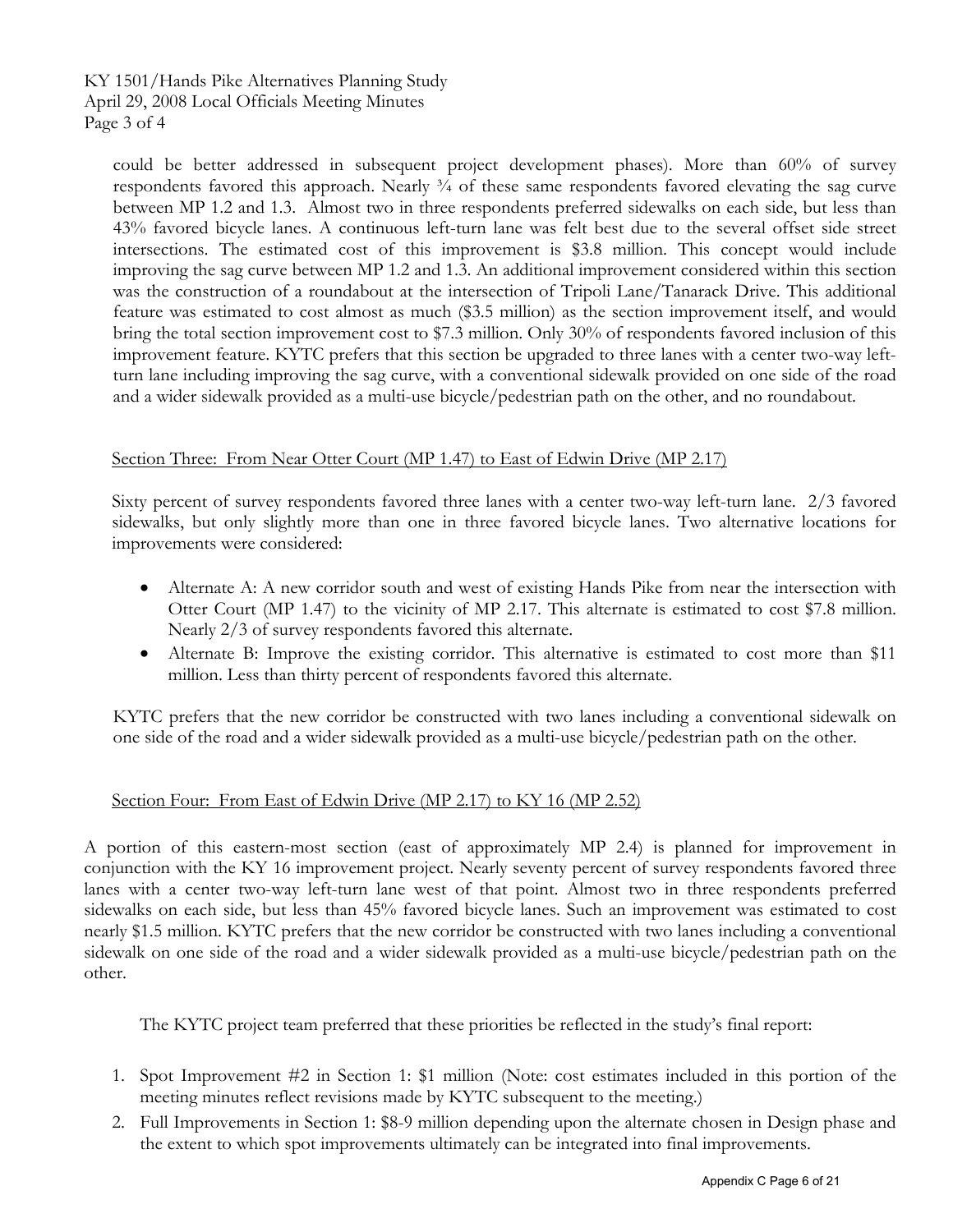KY 1501/Hands Pike Alternatives Planning Study April 29, 2008 Local Officials Meeting Minutes Page 4 of 4

- 3. Construct 3-Lane Urban Section w/ Center Left-Turn Lane in Section 2: \$4.5 million
- 4. Construct 2-Lane Urban Section 3 on New Alignment : \$11 million.
- 5. Construct 2-Lane Urban Section w/ Center Left-Turn Lane in Section 4: \$2 million

The total revised estimated cost of these prioritized improvements is \$26 million.

#### Discussion:

 The local officials then engaged in some discussion concerning the recommendations and the priorities for implementation thereof. Particular issues raised in this discussion included:

- Concern that implementation of short-term improvements to Hands Pike Hill would preclude consideration of full improvements to that section. KYTC responded that, due primarily to funding shortfalls, long-term improvements were not likely to be implemented in the near term, but that funding of short-term improvements were possible;
- A preference for Alternate 1.2 over Alternate 1.0 or 1.1 in Section 1 due to the elimination of more horizontal curvature. KYTC responded that either Alternate 1.0 or 1.1 would be designed to eliminate substandard horizontal curvature, and that Alternate 1.2 was significantly more costly than either Alternate 1.0 or 1.1.
- Concern that traffic volumes on the eastern portion of Hands Pike might increase vis-à-vis the western end with improvements to KY 16 and whether the recommended improvements would accommodate this. The consultant believes that the recommended improvements would accommodate this to the extent that it would occur.

The consultant will submit a draft final report to KYTC for their review and comment in June.

### **End of Minutes**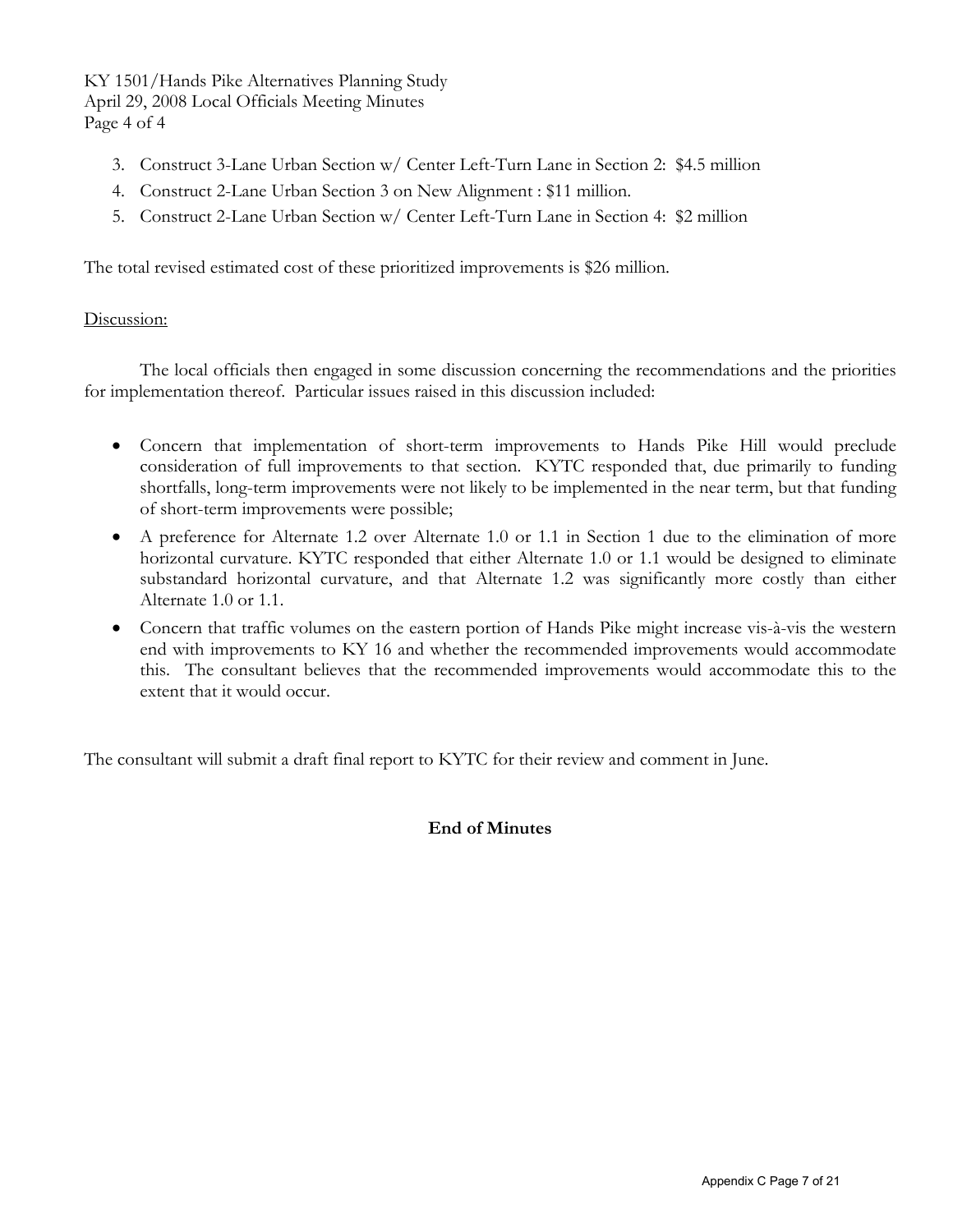

**Engineering** 

Construction

# **MEETING MINUTES**

| Project:             | KY 1501/Hands Pike, Kenton County<br>Item No: 6-8307.00 |
|----------------------|---------------------------------------------------------|
| Purpose:             | Project Team Meeting #1                                 |
| Place:               | District-6, Covington, Kentucky                         |
| <b>Meeting Date:</b> | October 3, 2007                                         |
| <b>Prepared By:</b>  | Tom H. Springer                                         |
| In Attendance:       |                                                         |

| Jim Wilson           | KYTC, Division of Planning        |
|----------------------|-----------------------------------|
| Mike Bezold          | KYTC, District 6, Planning        |
| Rob Hans             | KYTC, District 6, Planning        |
| Tony Blau            | KYTC, District 6, Utilities       |
| Mike Yeager          | KYTC, District 6, Traffic         |
| Jason Weathers       | KYTC, District 6, Utilities       |
| Andy Yeager          | KYTC, District 6, Maintenance     |
| Rick Davis           | KYTC, District 6, Construction    |
| Jim Brannon          | KYTC, District 6, Preconstruction |
| <b>Bill Madden</b>   | KYTC, District 6, Traffic         |
| <b>Brad Eldridge</b> | KYTC, Central Office, Design      |
| Albert Zimmerman     | Qk4                               |
| Bruce Siria          | Qk4                               |
| Tom Springer         | Qk4                               |

The project is an Alternatives Study of KY 1501/Hands Pike in Kenton County between KY 17 and KY 16. The objective of the meeting was to initiate the planning project, review existing conditions, and plan for the Local Officials Meeting to be held at 1:00 p.m. the same day.

Following a welcoming and introductions by Mike Bezold, Tom Springer facilitated the meeting by first describing the handouts, which included an agenda, a United States Geological Survey (USGS) map, an aerial photograph, a 3D map, Highway Information System (H.I.S.) data, crash data, the scope of work, the public involvement plan, and the 2002 Programming Study.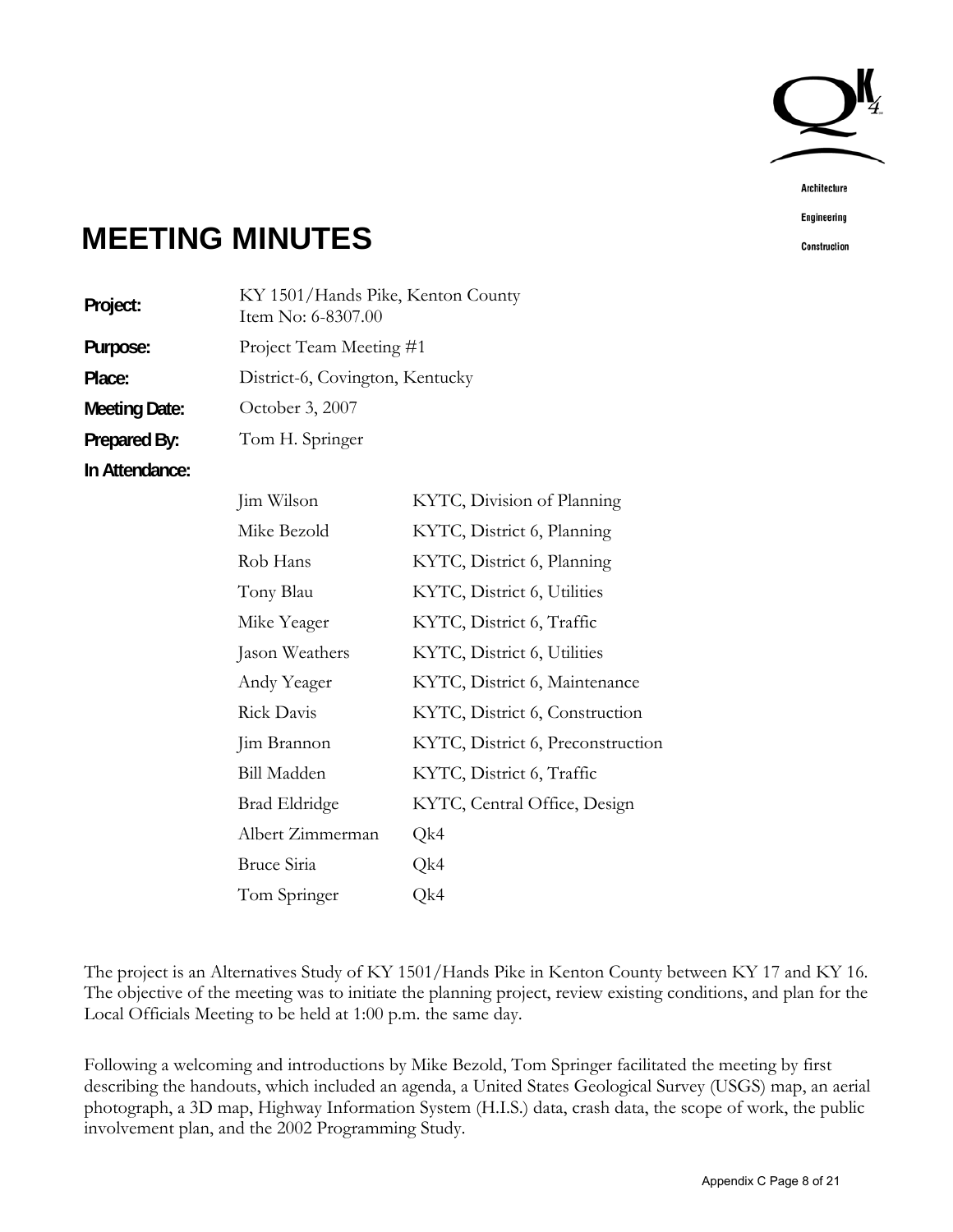KY 1501/Hands Pike Alternatives Planning Study October 3, 2007 Meeting Minutes Page 2 of 3

The PowerPoint presentation included a map of the study area, an overview of the scope of work, the project schedule, a photo tour of the study area, a review of the H.I.S. data, the Environmental Overview, a blank slide for discussion of project goals, overview of possible alternative concepts, and next steps in the planning process. Key points noted were the high traffic volumes in the western section of the corridor, which are over 10,000 average daily traffic (ADT), and the entire corridor has a high critical rate factor, ranging from 1.15 to 2.77.

The majority of the meeting focused around the identification of project goals and alternative concepts.

# Project Goals

For the project goals, the Project Team identified the following:

- Improve safety conditions of KY-1501
- Improve access for local traffic

It was discussed, but decided not to be goal of the project, to provide an east-west connector for regional cut through traffic between KY 16 and KY 17. Instead, the goal to improve access for local traffic was selected.

#### Alternative Concepts

Alternative concepts were discussed throughout the meeting. Following are items mentioned that could be considered as part of this study:

- Improved cross drains on the Hands Pike Hill to address runoff, which results in a frozen surface in the winter
- Cutting back hills and vegetation to improve sight distance and the ability to read warning signs
- Two-lane spot improvements that would correct a small horizontal or vertical deficiency and tie back into the existing road as soon as possible
- Traffic calming concepts, such as roundabouts
- Extension of turning lanes into subdivisions
- An ultimate three-lane section from the top of Hands Pike Hill (at Crystal Lake Drive) east to KY 16 with a 35-MPH design speed. This could be divided into two sections at Otter Court.
- Striped bicycle lanes and sidewalks from the top of Hands Pike Hill east to KY 16. (KY 16 will have bicycle facilities.)
- For Hands Pike Hill, an ultimate two-lane section from the top of Crystal Lake Drive west to KY 17 with a 45-MPH design speed. Various new alternative route locations should be considered for this section.
- An interim spot improvement to correct a reverse curve just west of Crystal Lake Drive

#### Other Items

• It was agreed to consider inviting Ohio-Kentucky-Indiana Regional Council of Governments (OKI), Northern Kentucky Planning Commission (NKPC), and Northern Kentucky Area Development District (NKADD) to the Project Team.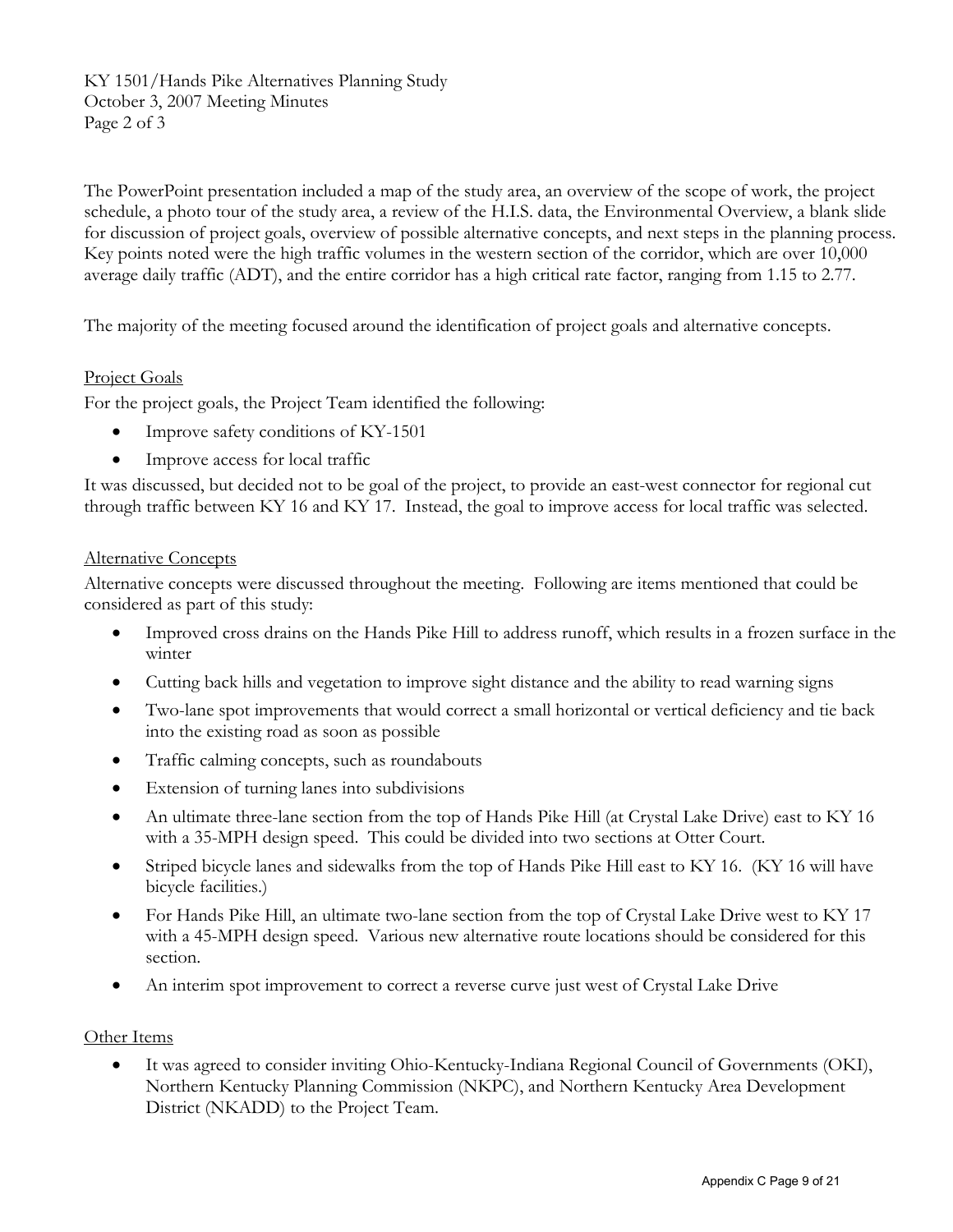KY 1501/Hands Pike Alternatives Planning Study October 3, 2007 Meeting Minutes Page 3 of 3

- NKPC has a significant amount of Geographic Information System (GIS) data available that we could use for this project. If necessary, District-6 could obtain this for Qk4.
- It was requested to take the study area boundary off the map for the displays at the public meeting.

## **End of Minutes**

cc: attendants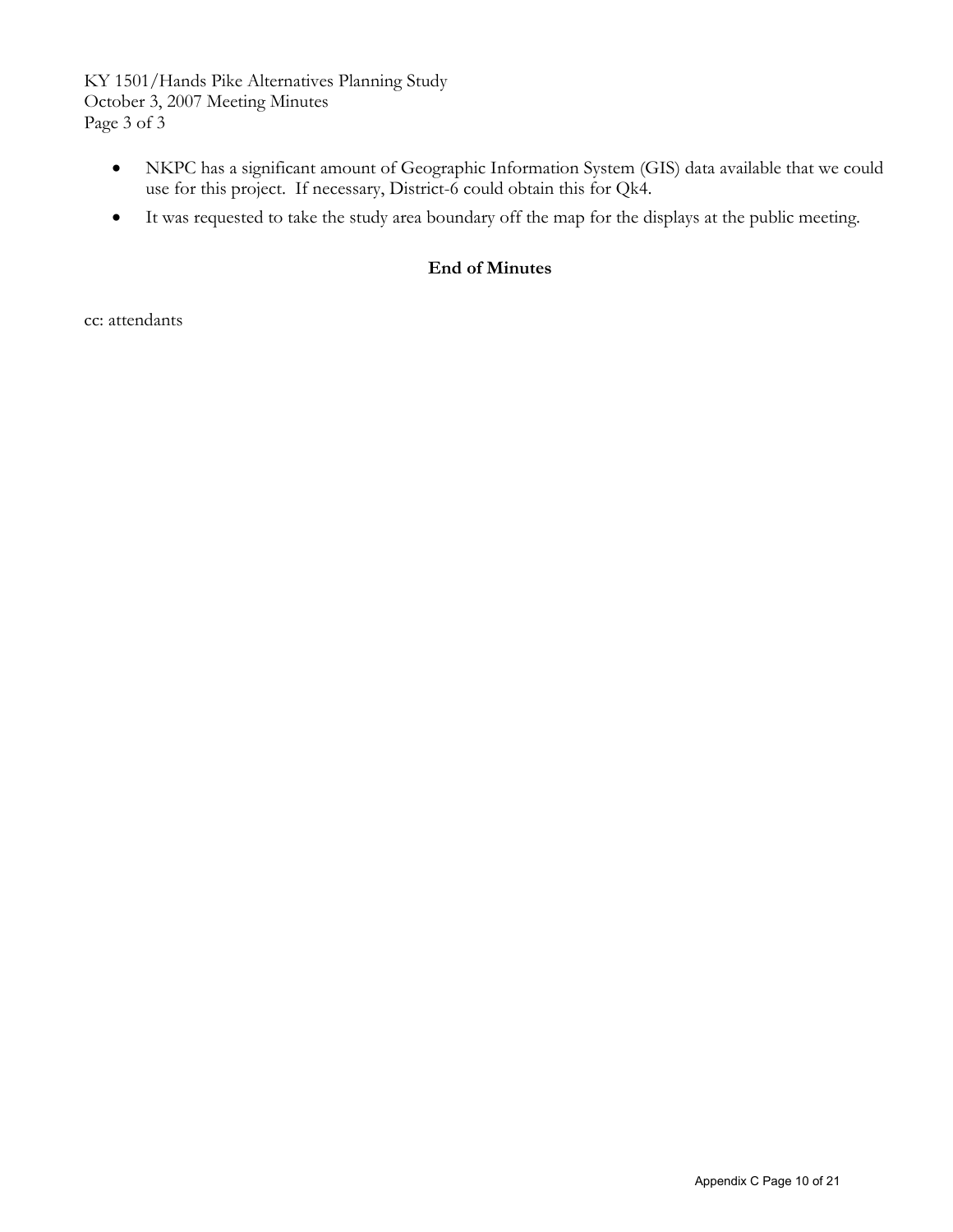

**Engineering** 

Construction

# **MEETING MINUTES**

| Project:             | KY 1501/Hands Pike, Kenton County<br>Item No: 6-8307.00 |
|----------------------|---------------------------------------------------------|
| Purpose:             | Project Team Meeting #2                                 |
| Place:               | District-6, Covington, Kentucky                         |
| <b>Meeting Date:</b> | December 20, 2007                                       |
| <b>Prepared By:</b>  | Bruce Siria                                             |
| In Attendance:       |                                                         |
|                      |                                                         |

| Jim Wilson            | KYTC, Division of Planning     |
|-----------------------|--------------------------------|
| Mike Bezold           | KYTC, District 6, Planning     |
| Tony Blau             | KYTC, District 6, Utilities    |
| Mike Yeager           | KYTC, District 6, Traffic      |
| Jason Weathers        | KYTC, District 6, Utilities    |
| Andy Yeager           | KYTC, District 6, Maintenance  |
| Mike Lorenz           | KYTC, District 6, Traffic      |
| Stacee Hans           | KYTC, District 6 Environmental |
| <b>Brad Eldridge</b>  | KYTC, Central Office, Design   |
| Albert Zimmerman      | Qk4                            |
| Bruce Siria           | Qk4                            |
| Tom Springer          | Qk4                            |
| <b>Steve Kurowsky</b> | Qk4                            |

The project is an Alternatives Study of KY 1501/Hands Pike in Kenton County between KY 17 and KY 16. The objective of the meeting was to review the status of the study, discuss alternative options, and plan for the public meeting on the project to be scheduled in the next six weeks.

Following introductions, Bruce Siria and Steve Kurowsky facilitated the meeting using a notebook for each attendee and a PowerPoint presentation which focused on alternative options. Discussion concerning each alternative option is summarized below: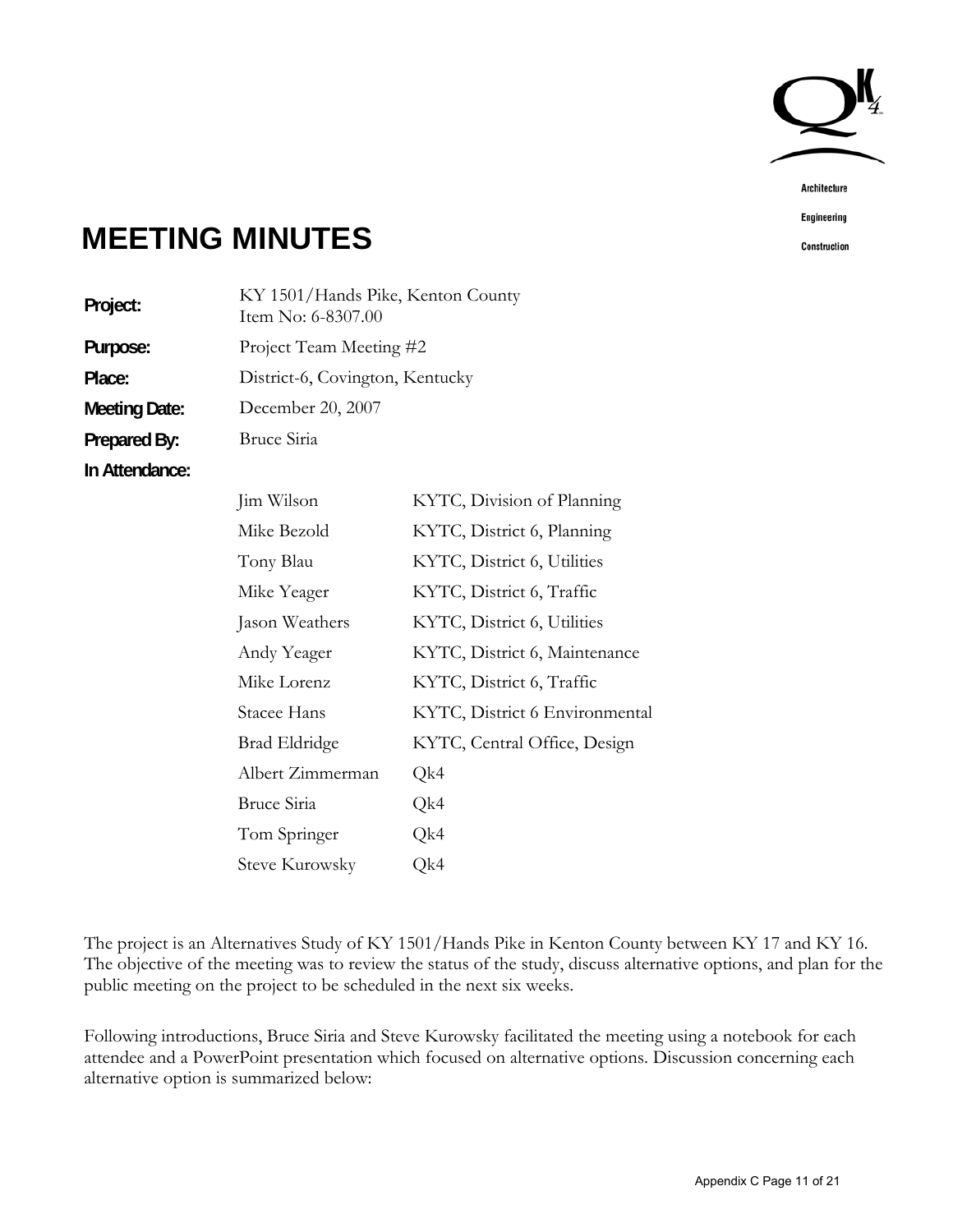KY 1501/Hands Pike Alternatives Planning Study December 20, 2007 Meeting Minutes Page 2 of 6

#### Short-Term Solution to the Hill between Milepoints 0.4 and 0.9 (Hands Pike Hill Spot Improvements):

 The Project Team members expressed concern that the short-term option did not address the high crash area of Curve 1 (see attachment). Qk4 responded that the cause of crashes was disproportionately wet weather related, and that the proposed improvements to Curve 3 would improve the safety of the roadway segment. The Project Team requested that the Short-Term Solution (which the Project Team asked be called Hands Pike Hill Spot Improvements) include addressing the horizontal curvature at Curve 1. While the current curve barely meets horizontal curve standards for a 35 mph speed, the Project Team asked that the Spot Improvements option look at a horizontal curvature radius that would satisfy, at a minimum, 45 mph design criteria and possibly 55 mph design criteria. Although it was acknowledged as a design detail, the Project Team requested that a two-foot shoulder be added to the "down slope" side of the proposed Spot Improvements in addition to the "up slope" side, as well as using a twelve-foot driving lane, and that the cost estimate be modified to reflect this. The Project Team asked that Qk4 double-check to insure that correcting super elevation deficiencies at Curve 1 was included in the cost estimate. The Project Team also requested the inclusion of raised pavement markers in this alternate.

#### Rural Section 1, Alternate 0:

 The Project Team requested that Qk4 revise this Alternate so that both horizontal and vertical curvature satisfy, at a minimum, 45 mph design criteria and possibly 55 mph design criteria. The Project Team requested that Qk4 consider a revised Alternative 0 that would modify the intersection with Wayman Branch Road and avoid impacts to Historic Properties.

### Rural Section 1, Alternate 5:

The Project Team requested that this alternate be eliminated from further consideration.

#### Urban Section 2, Alternates L, M, and R:

 The Project Team requested that Qk4 present only Alternate M on mapping prepared for the upcoming public meeting and that a range of potential impacts reflecting Alternates L, M, and R be shown at that public meeting.

### Urban Section 2, Roundabout at Tripoli Lane/Tamarack Drive:

After some discussion, the Project Team agreed to show this Alternate at the public meeting.

#### Urban Section 3, Alternate A and B:

 The Project Team expressed concern that these alternates do little to address the project goals of improving safety conditions on KY 1501 and improving access for local traffic. There was also some discussion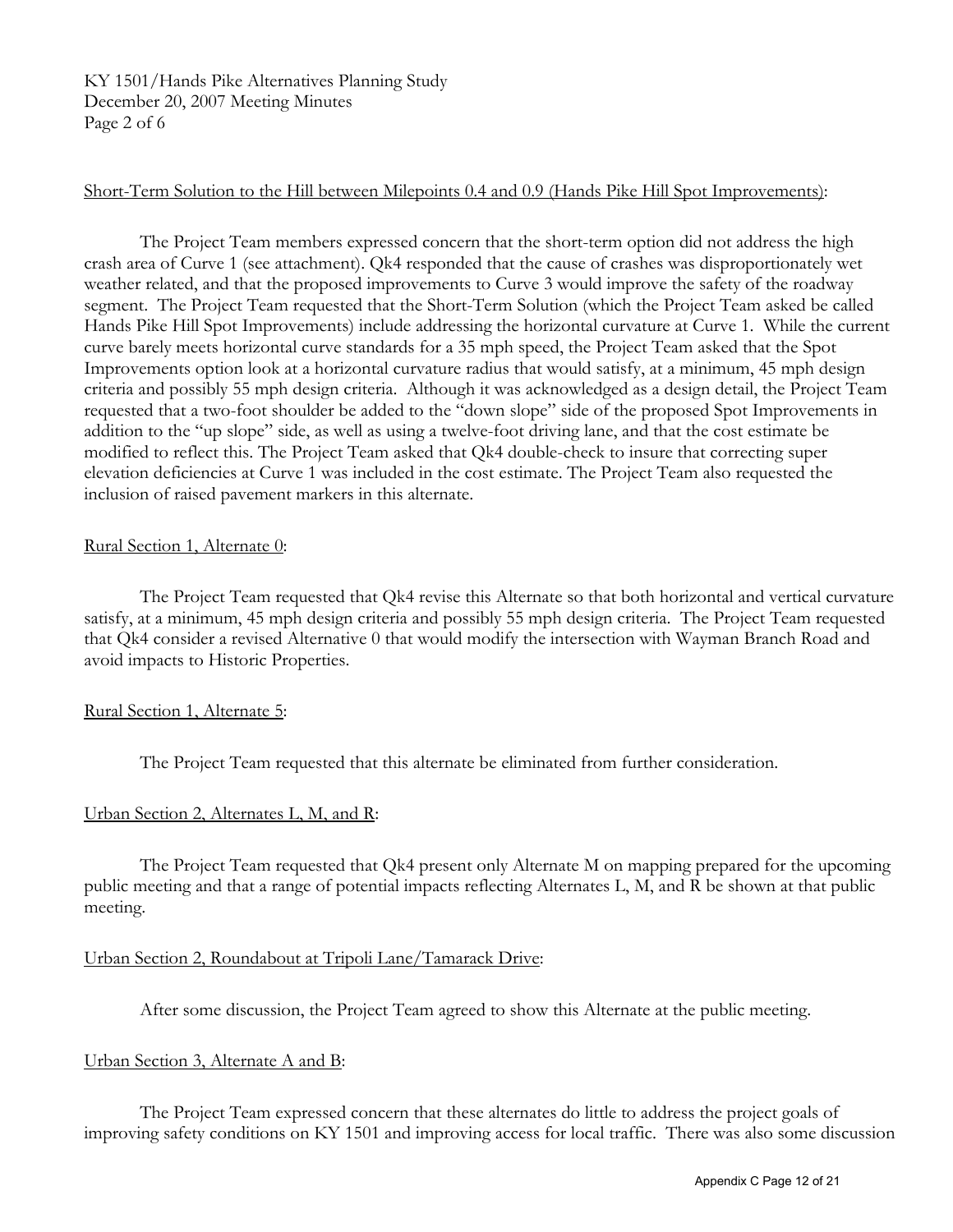KY 1501/Hands Pike Alternatives Planning Study December 20, 2007 Meeting Minutes Page 3 of 6

about modifications to the western part of Alternates A and B to reduce impacts on the estimated eleven required residential relocations. Qk4 pointed out an overhead transmission tower that essentially eliminates Alternate B. In consideration of these factors, the Project Team agreed to take Alternate A but not Alternate B to the public meeting, to relabel what had been Alternate C as Alternate B for presentation consistency and take that alternate to the public meeting, and to show Alternate A as is without modifications to the western portion thereof. The Project Team requested that Qk4 check with the Northern Kentucky Area Planning Commission concerning proposed development in the area of Alternate A.

#### Urban Section 3, Alternate C:

This segment will now be lettered as Urban Section 3, Alternate B.

#### Urban Section 4, Alternate O:

The Project Team suggested that this be relabeled simply as Section 4.

#### General Comments:

 The Project Team suggested that \$50/square yard rather than \$30 be used for pavement cost, that \$40,000/acre be used for Right-of-Way costs for the Spot Improvement and Rural Section Alternatives, that \$75,000/acre be used for Urban Section Alternatives, and that \$300,000 per residence be used. The Project Team requested that a range of costs from high to low be shown at the public meeting. (Note: After incorporating all discussion items at the project team meeting, the estimated costs range from \$14.4 million to \$37.2 million, not including the Spot Improvement Option.) In order to simplify the public meeting presentation, the Project Team requested only one or two maps per analysis section for a total of five or six maps. These boards should include key facts and figures on each board with ranges of impacts. Typical sections will be shown on separate boards. Qk4 will e-mail Mike Bezold a copy of these boards at least a week before the public meeting for his review and suggested revisions. Given the necessity to contact the school district, currently on Christmas break, about having the public meeting at the Taylor Mill Elementary School, the Project Team indicated the public meeting would likely be held on or after February 7. The Project Team asked about a comparative geotechnical analysis among the proposed alternates. Qk4 will develop a questionnaire proposed for use at the public meeting and e-mail to KYTC staff at least one week prior to the public meeting for review and comment. Qk4 will also develop a draft flyer advertising the public meeting as soon as the date and location are finalized.

#### **End of Minutes**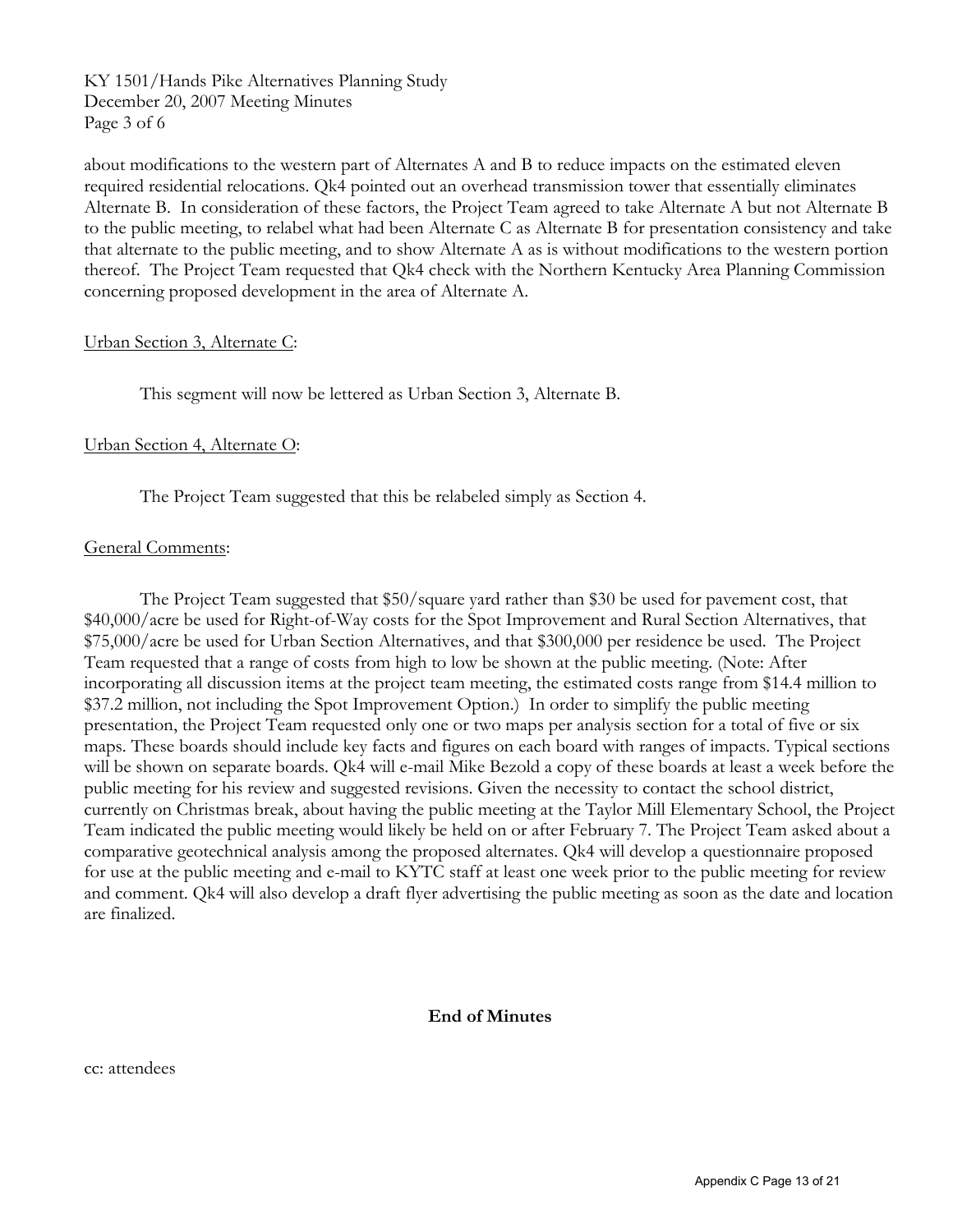KY 1501/Hands Pike Alternatives Planning Study December 20, 2007 Meeting Minutes Page 4 of 6

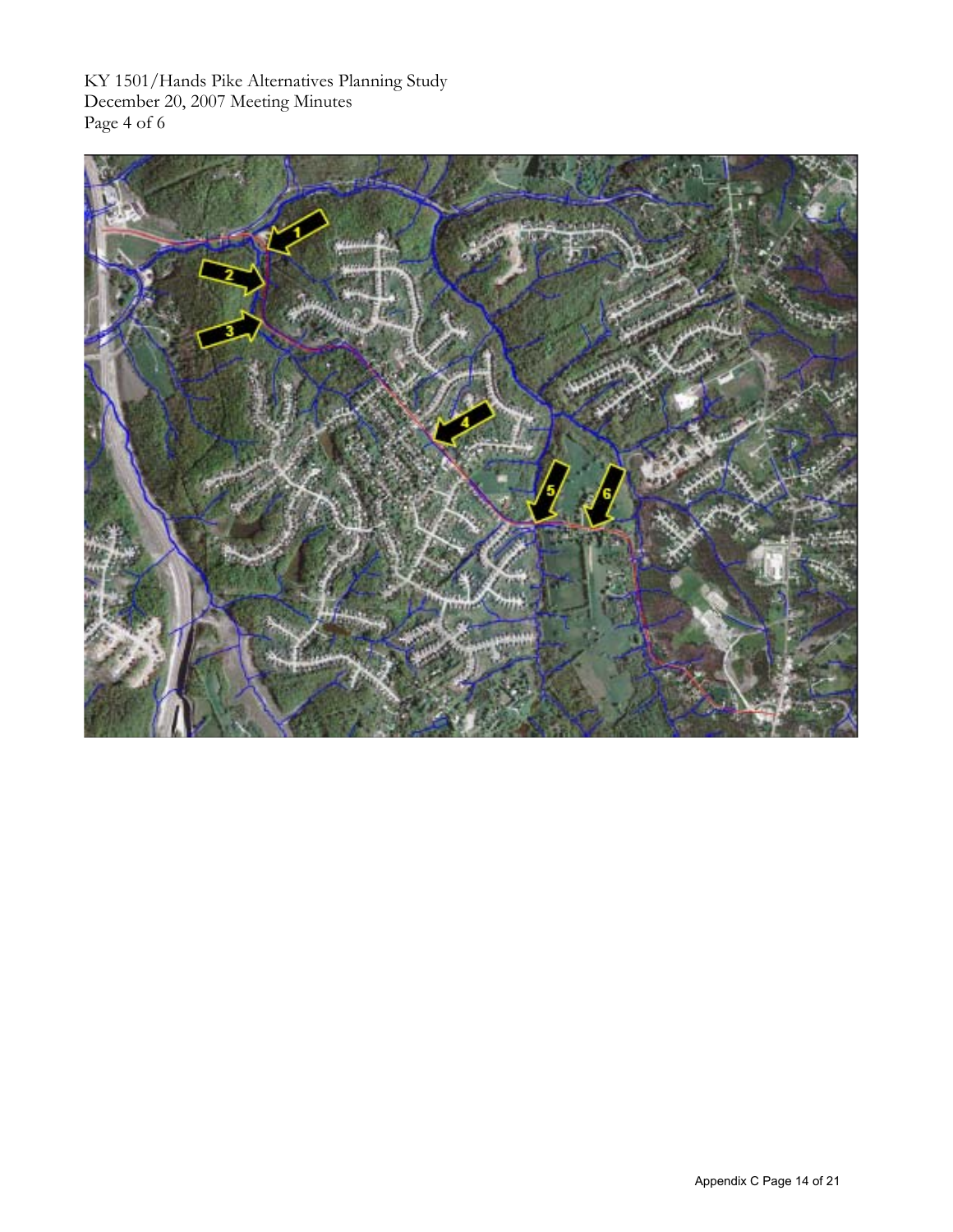KY 1501/Hands Pike Alternatives Planning Study December 20, 2007 Meeting Minutes Page 5 of 6

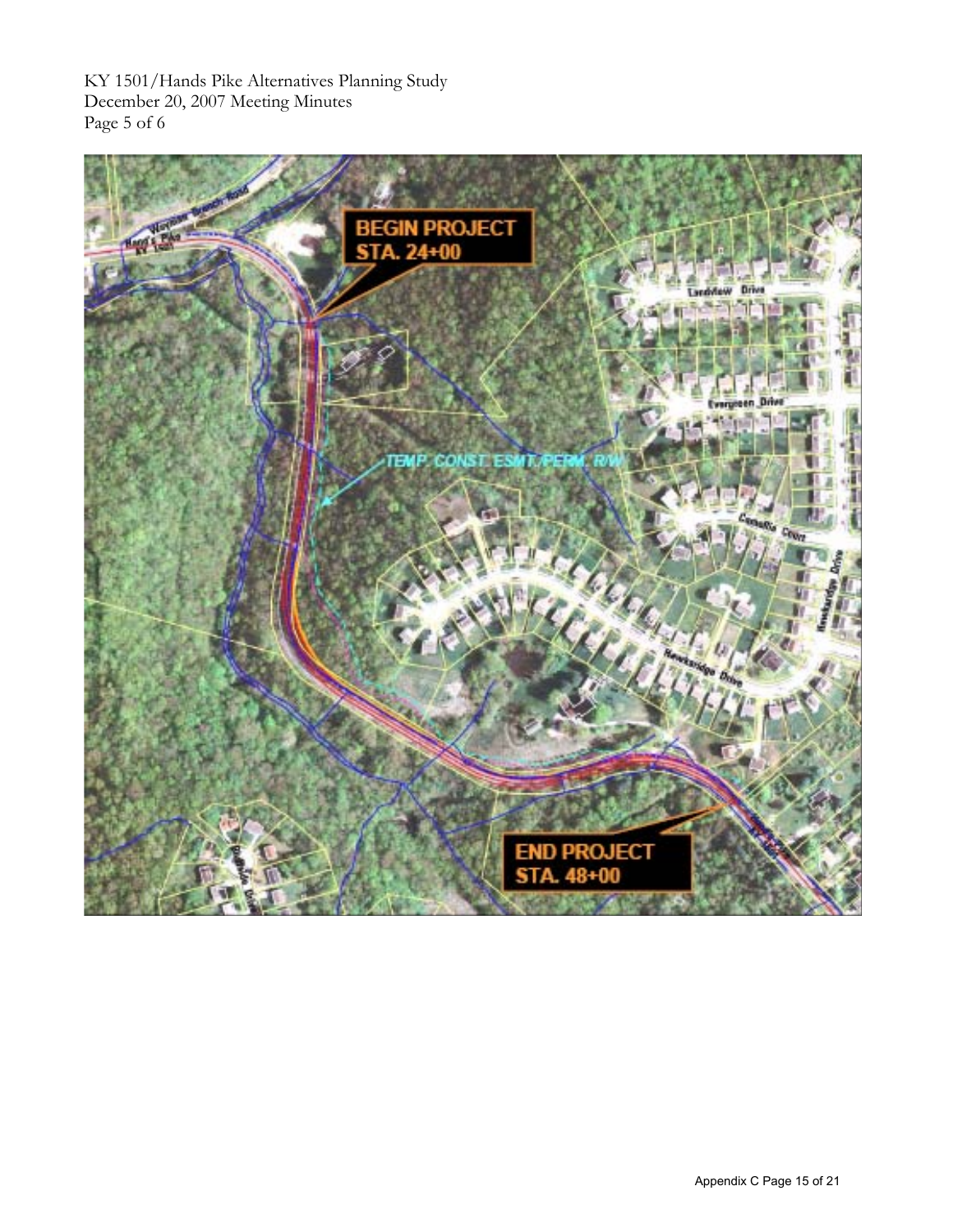KY 1501/Hands Pike Alternatives Planning Study December 20, 2007 Meeting Minutes Page 6 of 6

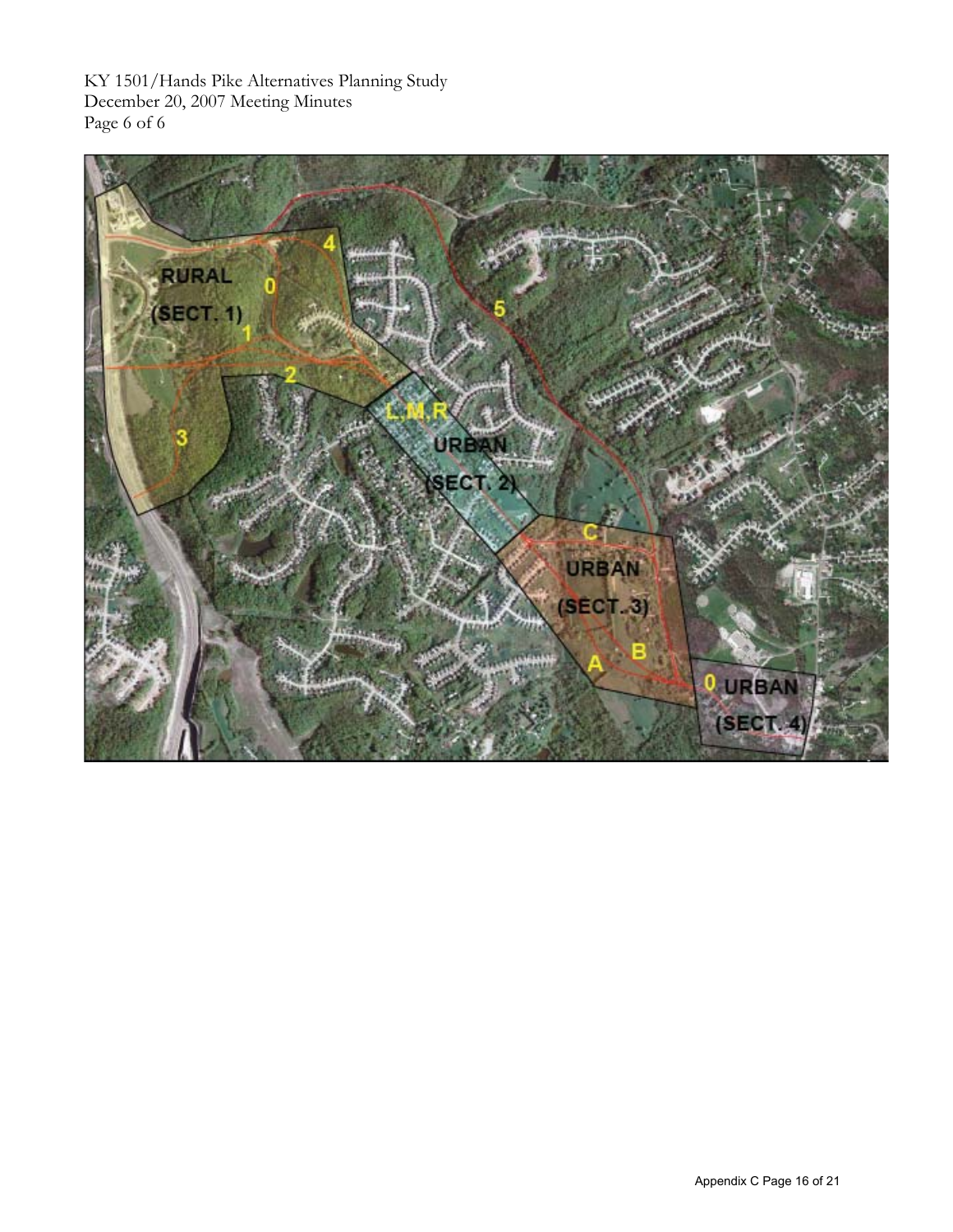

Engineering

Construction

# **MEETING MINUTES**

| Project:             | KY 1501/Hands Pike, Kenton County<br>Item No: 6-8307.00 |
|----------------------|---------------------------------------------------------|
| Purpose:             | Project Team Meeting #3                                 |
| Place:               | District-6, Covington, Kentucky                         |
| <b>Meeting Date:</b> | April 29, 2008                                          |
| <b>Prepared By:</b>  | Bruce Siria                                             |
| In Attendance:       |                                                         |

| Jim Wilson            | KYTC, Division of Planning          |
|-----------------------|-------------------------------------|
| Mike Bezold           | KYTC, District 6, Planning          |
| Tony Blau             | KYTC, District 6, Utilities         |
| Mike Yeager           | KYTC, District 6, Traffic           |
| Jason Weathers        | KYTC, District 6, Utilities         |
| Andy Yeager           | KYTC, District 6, Maintenance       |
| Stacee Hans           | KYTC, District 6 Environmental      |
| Tom Schomaker         | KYTC, District 6 Executive Director |
| Hank Germann          | KYTC, District 6, Right-of-Way      |
| Rick Davis            | KYTC, District 6, Traffic           |
| Rob Hans              | KYTC, District 6, Planning          |
| Jim Brannon           | KYTC, District 6, Preconstruction   |
| Albert Zimmerman      | Qk4                                 |
| Tom Springer          | Qk4                                 |
| <b>Steve Kurowsky</b> | Qk4                                 |
| Bruce Siria           | Qk4                                 |

The project is an Alternatives Study of KY 1501/Hands Pike in Kenton County between KY 17 and KY 16. The objective of the meeting was to review the status of the study, present the consultant's recommendations and priorities, discuss those recommendations and priorities, and conclude with KYTC identifying its preferred alternative(s) and priorities.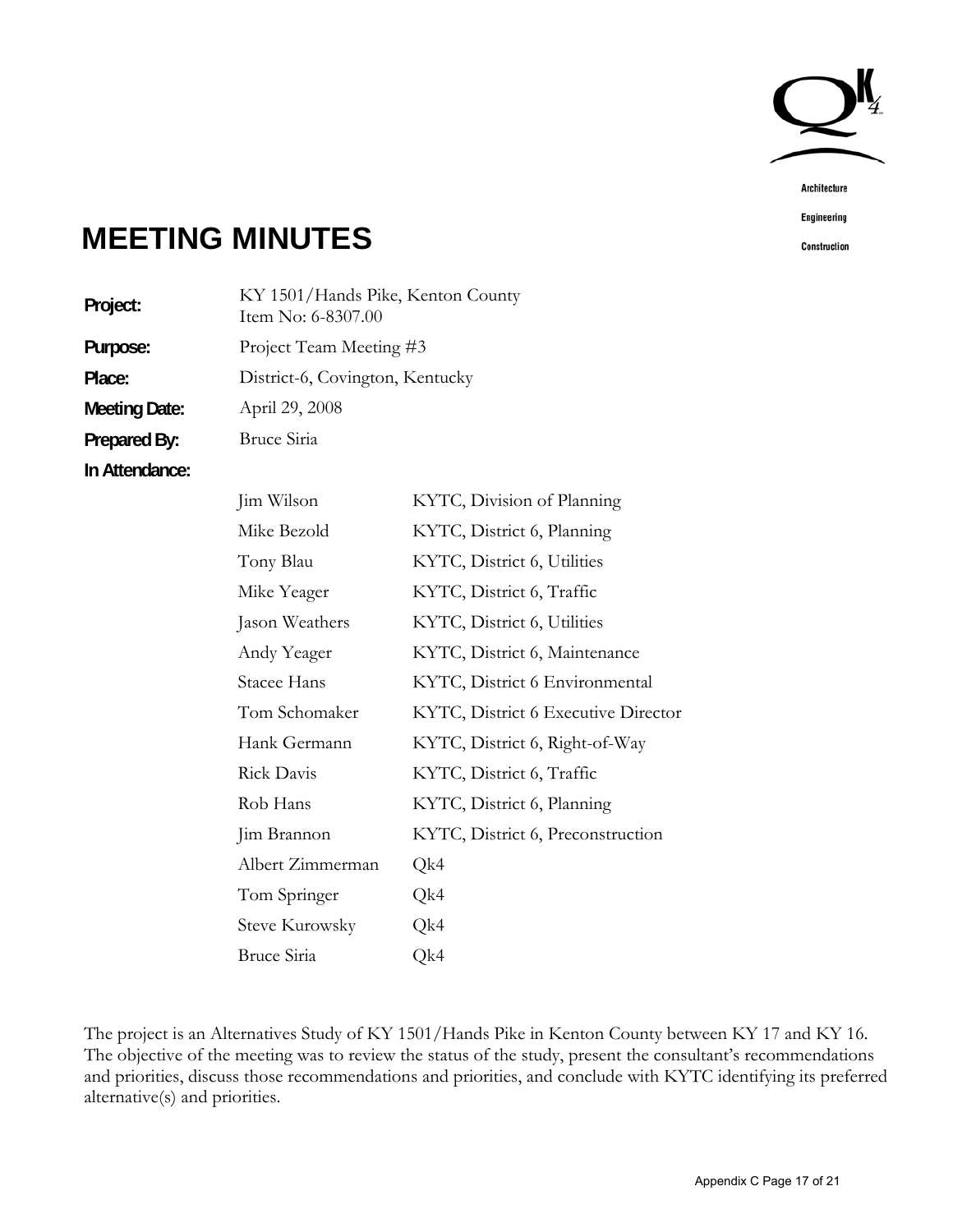KY 1501/Hands Pike Alternatives Planning Study April 29, 2008 Meeting Minutes Page 2 of 5

Following introductions, Bruce Siria facilitated the meeting using handouts and a PowerPoint presentation which reviewed corridor segments, alternative options, comments received at the public meeting, consultant recommendations, and satisfaction of project goals.

Respondents to the survey form distributed at the public meeting felt Section One (defined below) had the most important improvement need. Within that section, respondents felt the Hands Pike Hill spot improvements were the preferred improvements.

The discussion then moved to the alternate analysis sections.

#### Section One: From KY 17 (MP 0.0) to near Crystal Lake Drive (MP 0.91) (Hands Pike Hill)

Two short-term and six long-term improvement options were reviewed:

- Short-Term Options:
	- o Hands Pike Hill Spot Improvements #1: \$4.5 million
	- o Hands Pike Hill Spot Improvements #2: \$0.5 million
- Long-Term Options
	- o Alternate 1.0 (Upgrade Existing Hands Pike): \$5 million
	- $\circ$  Alternate 1.1 (New Corridor from KY 17  $\omega$ ) Madison Pike to existing Hands Pike near MP 0.65): \$5 million
	- o Alternate 1.2 (New Corridor from KY 17 @ Madison Pike to existing Hands Pike near MP 0.95): \$8 million
	- o Alternate 1.3 (New Corridor from KY 17 approximately 0.75 miles south of current KY 17/Hands Pike junction to existing Hands Pike near Crystal Lake Drive. This alternate would have a vertical grade of less than 5%, or about one-half of each of the other long-term options): \$16 million
	- o Alternate 1.4 (Partial new corridor east of existing Hands Pike from approximately MP 0.4 to approximately MP 0.9.): \$21 million
	- o Alternate 1.5 (Partial new construction south and west of existing Hands Pike from near existing Hands Pike junction with KY 3035 to approximately MP 0.9.): \$8 million

The consultant recommended that Spot Improvement #2 be constructed as soon as possible, and that Alternate 1.0 be constructed ultimately. These recommendations were felt to provide good satisfaction of the project goals.

#### Section Two: From Near Crystal Lake Drive (MP 0.91) to Near Otter Court (MP 1.47)

A three-lane urban section (curb and gutter) was considered based on a planning assumption that the roadway centerline would remain as is (actual centerline alignment was assessed to be a design detail that could be better addressed in subsequent project development phases). More than 60% of survey respondents favored this approach. Nearly  $\frac{3}{4}$  of these same respondents favored elevating the sag curve between MP 1.2 and 1.3. Almost two in three respondents preferred sidewalks on each side, but less than 43% favored bicycle lanes. A continuous left-turn lane was felt best due to the several offset side street intersections. The estimated cost of this improvement is \$3.8 million. This concept would include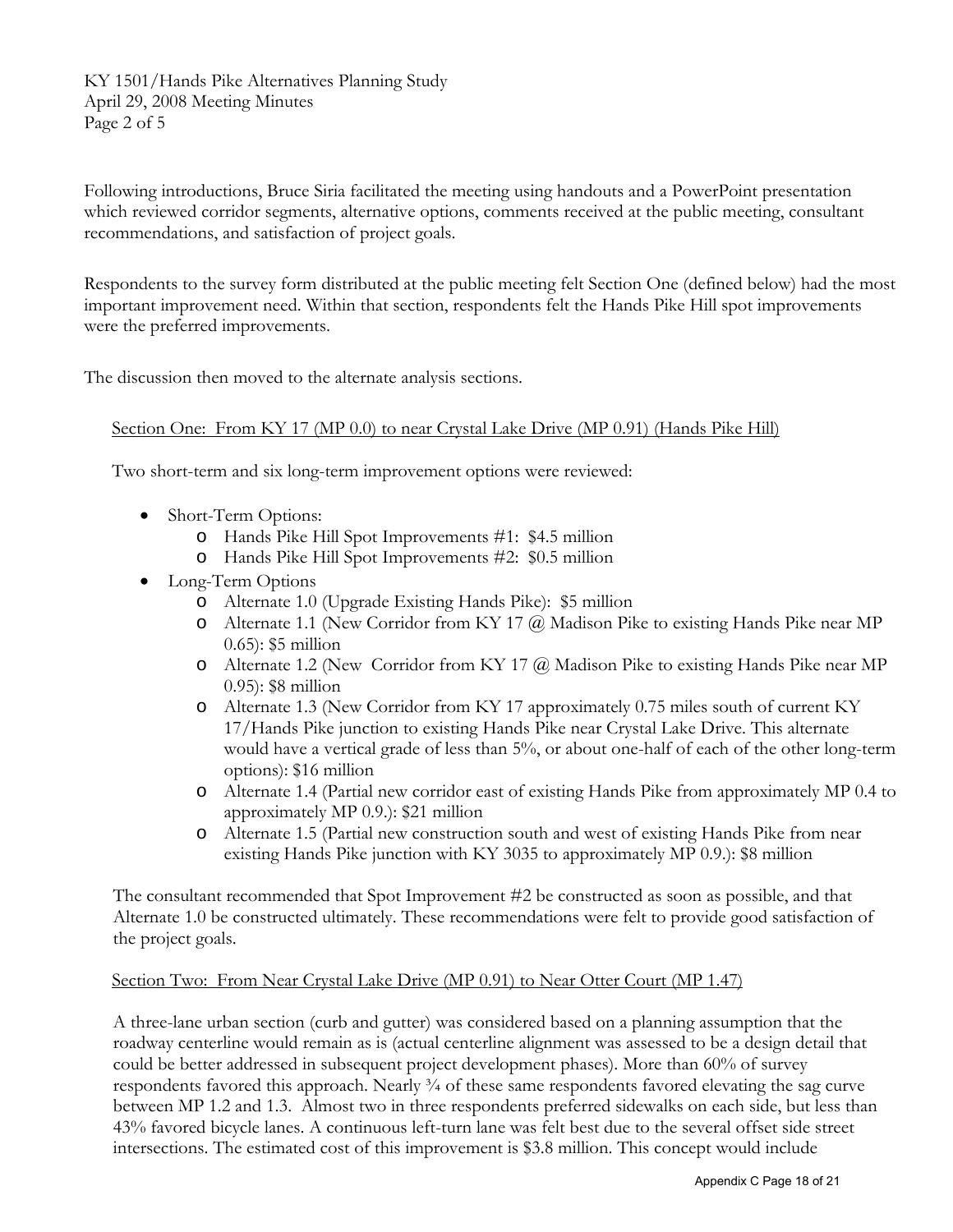KY 1501/Hands Pike Alternatives Planning Study April 29, 2008 Meeting Minutes Page 3 of 5

improving the sag curve between MP 1.2 and 1.3. An additional improvement considered within this section was the construction of a roundabout at the intersection of Tripoli Lane/Tanarack Drive. This additional feature was estimated to cost almost as much (\$3.5 million) as the section improvement itself, and would bring the total section improvement cost to \$7.3 million. Only 30% of respondents favored inclusion of this improvement feature. The consultant recommended that this section be upgraded to three lanes with a center two-way left-turn lane including improving the sag curve, sidewalks on each side, no bicycle lanes, and no roundabout. These recommendations were felt to provide good satisfaction of the project goals.

#### Section Three: From Near Otter Court (MP 1.47) to East of Edwin Drive (MP 2.17)

Sixty percent of survey respondents favored three lanes with a center two-way left-turn lane. 2/3 favored sidewalks, but only slightly more than one in three favored bicycle lanes. Two alternative locations for improvements were considered:

- Alternate A: A new corridor south and west of existing Hands Pike from near the intersection with Otter Court (MP 1.47) to the vicinity of MP 2.17. This alternate is estimated to cost \$7.8 million. Nearly 2/3 of survey respondents favored this alternate.
- Alternate B: Improve the existing corridor. This alternative is estimated to cost more than \$11 million. Less than thirty percent of respondents favored this alternate.

The consultant recommended that the new corridor be constructed with three lanes and a center two-way left-turn lane including sidewalks on each side and no bicycle lanes. These recommendations were felt to provide good satisfaction of the project goals.

#### Section Four: From East of Edwin Drive (MP 2.17) to KY 16 (MP 2.52)

A portion of this eastern-most section (from approximately MP 2.4 east) is planned for improvement in conjunction with the KY 16 reconstruction project. Nearly seventy percent of survey respondents favored three lanes with a center two-way left-turn lane west of that point. Almost two in three respondents preferred sidewalks on each side, but less than 45% favored bicycle lanes. Such an improvement was estimated to cost nearly \$1.5 million. The consultant recommended that alternate, but included both sidewalks and bicycle lanes since both were being provided on Hands Pike near KY 16 as part of that project. These recommendations were felt to provide good satisfaction of the project goals.

The consultant recommended this set of priorities for these improvements:

- 1. Spot Improvement #2 in Section 1: \$0.5 million
- 2. Construct Alternate 1.0 in Section 1, incorporating Spot Improvements in Item 1: \$4.5 million
- 3. Construct 3-Lane w/ Center Left-Turn Lane in Section 2: \$3.8 million
- 4. Construct 3-Lane w/ Center Left-Turn Lane in Section 3 on New Alignment: \$7.8 million
- 5. Construct 3-Lane w/ Center Left-Turn Lane in Section 4: \$1.5 million

The total estimated cost of these recommended improvements is \$18.1 million.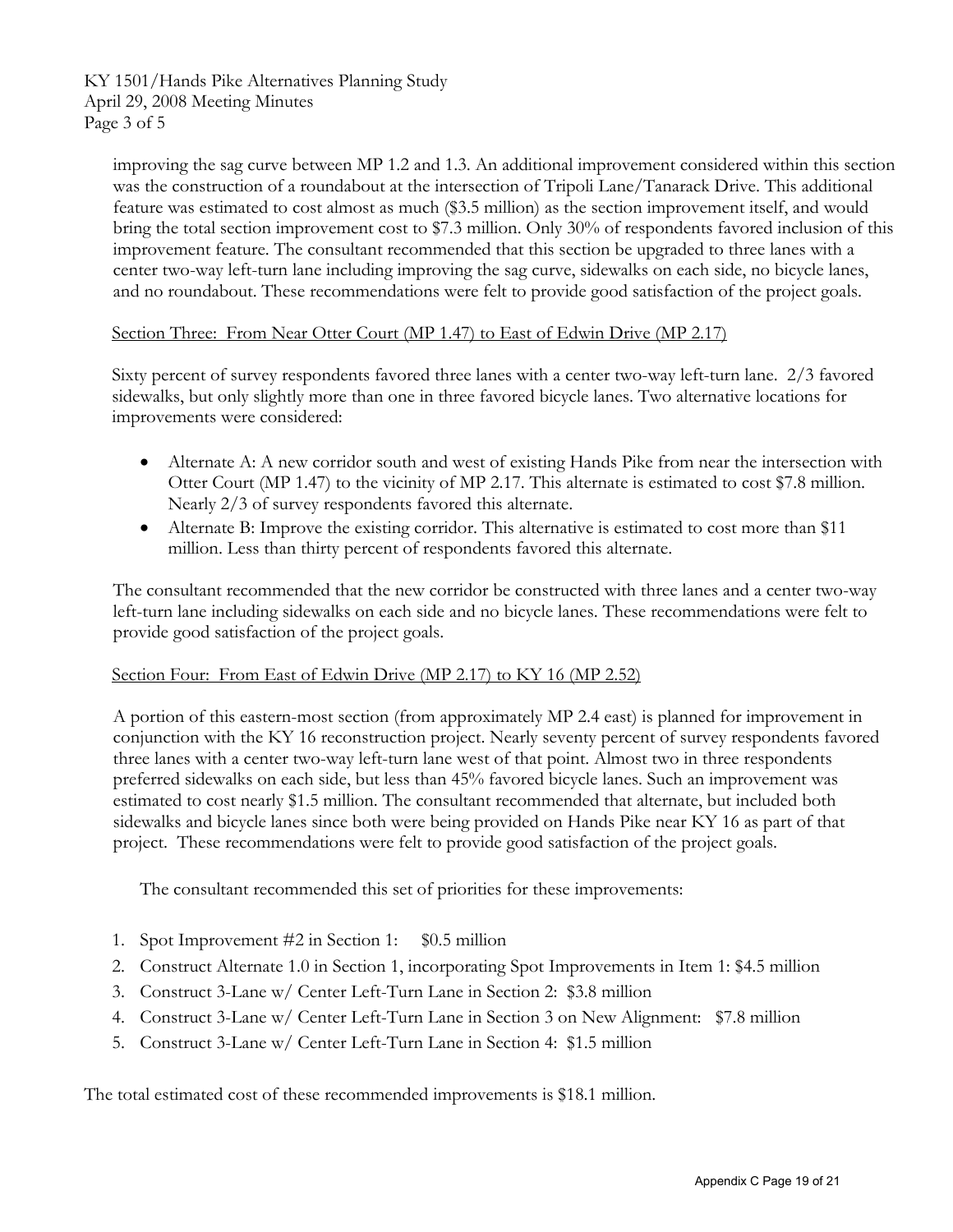KY 1501/Hands Pike Alternatives Planning Study April 29, 2008 Meeting Minutes Page 4 of 5

#### Discussion:

 The project team then engaged in significant discussion concerning the recommendations and the priorities for implementation thereof. Particular issues raised in this discussion included:

- The efficacy of recommending both short- and long-term improvements on Section One;
- The accommodation, or lack thereof, of bicyclists;
- The recommended cross-section in Section Three;
- How the likely timing of improvements in Section Three might affect the ultimate recommendation

 In conclusion, the project team preferred that these projects and priorities should be reflected in the study's final report:

- 1. Spot Improvement #2 in Section 1: \$1 million (Note: cost estimates included in this portion of the meeting minutes reflect revisions made by KYTC subsequent to the meeting.)
- 2. Full Improvements in Section 1: Both Alternate 1.0 and 1.1 are to be carried to Design phase of project development where a final decision would be made; six-foot wide paved shoulders are to be included in this rural cross-section as a provision for bicyclists: \$8-9 million depending upon the alternate chosen in Design phase and the extent to which spot improvements ultimately can be integrated into final improvements.
- 3. Construct 3-Lane Urban Section w/ Center Left-Turn Lane in Section 2; a conventional sidewalk would be provided on one side of the road and a wider sidewalk would be provided as a multi-use bicycle/pedestrian path on the other: \$4.5 million
- 4. Construct 2-Lane Urban Section 3 on New Alignment: a conventional sidewalk would be provided on one side of the road and a wider sidewalk would be provided as a multi-use bicycle/pedestrian path on the other: \$11 million. It was noted that, since implementation of improvements in this section is not expected in the near-term, ultimately improvements might instead be made to the existing roadway due to potential development which may occur in the corridor of the proposed new roadway.
- 5. Construct 2-Lane Urban Section w/ Center Left-Turn Lane in Section 4: a conventional sidewalk would be provided on one side of the road and a wider sidewalk would be provided as a multi-use bicycle/pedestrian path on the other: \$2 million

The total revised estimated cost of these preferred improvements is \$26 million.

#### General Comments:

 During the project team meeting, the consultant was provided copies of all responses to the Resource Agency Coordination letter sent out by KYTC. KYTC indicated they would check during the afternoon local officials meeting on the status of the Environmental Justice review being prepared by the Northern Kentucky Area Development District. (Note: During that latter meeting, NKADD advised KYTC that the review was not yet complete.) The consultant will review these items and summarize them, and the significant impacts identified therein, in the draft final report for this study.